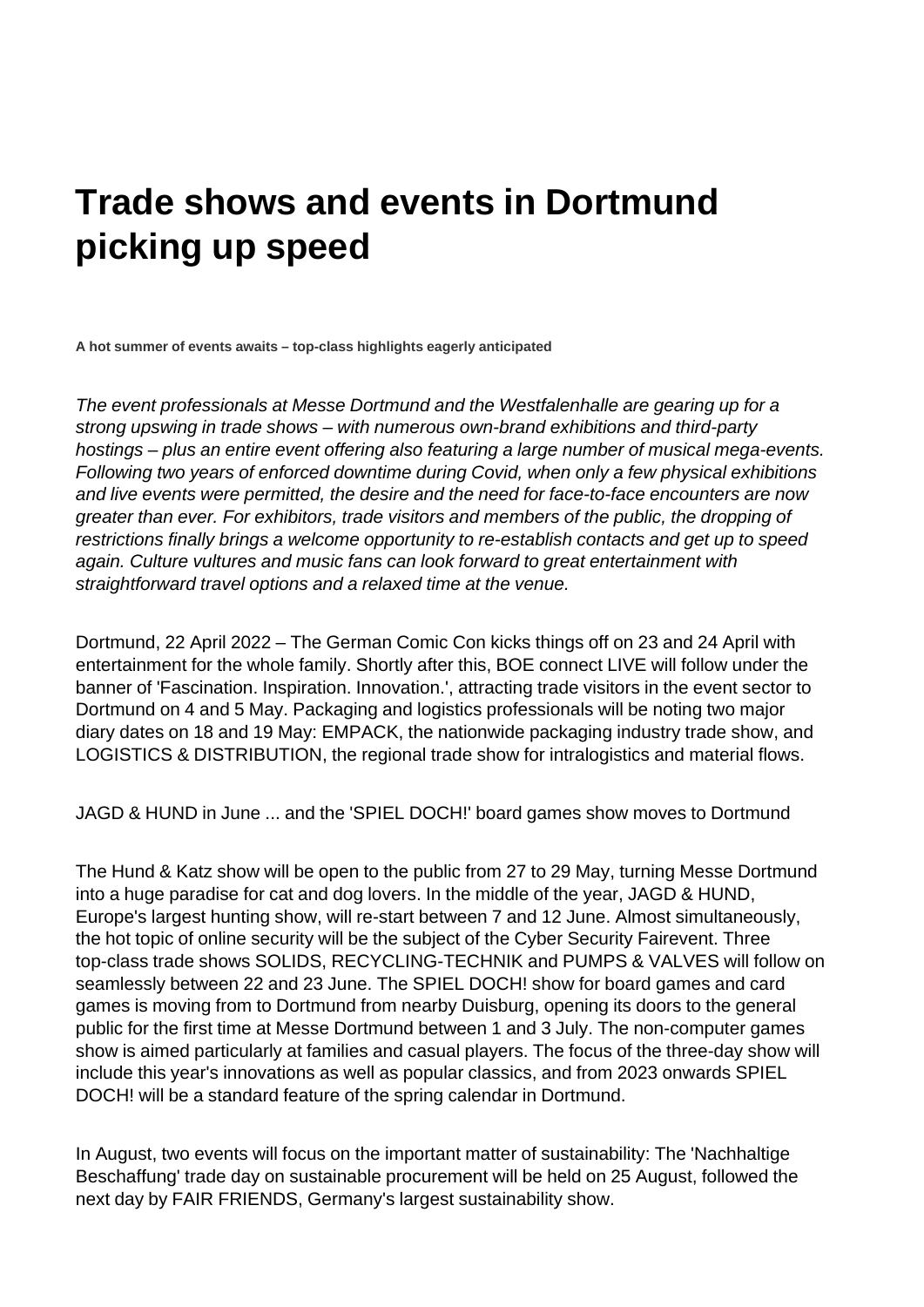## **No restrictions: face coverings and visitor limits no longer compulsory**

Even though maximum visitor numbers and the compulsory wearing of face coverings have been consigned to history along with Germany's '3G' rule (vaccinated, tested or recovered) and even stricter '2G' requirements, Westfalenhallen Unternehmensgruppe – which owns and operates the Messe Dortmund and Westfalenhalle complex – is keeping certain key basic hygiene protection measures in place, retaining maximum fresh-air ventilation and disinfectant dispensers throughout the event area. The 63,000 sqm of space in nine halls and the extensive 80,000 sqm open-air area also offer ideal space capacities for applying social distancing rules to best effect, and minimising the risk of infection. Chief show organiser Sabine Loos said, "We are appealing to our exhibitors' and visitors' sense of responsibility to continue to observe recommended social distancing. Beyond that, however, we are not planning any restrictions."

Travelling to Dortmund is also becoming less complicated for international guests now that the German government has significantly eased entry requirements to Germany: No country anywhere in the world is classified as a Covid risk area any more, and quarantine and registration obligations are almost entirely eliminated. Travellers from other EU countries need only carry proof of full vaccination plus a negative Covid rapid test result (max. 48 hours old) or certificate of convalescence from Covid (max. 90 days old). As far as vaccines are concerned, Germany accepts all vaccines licensed in the EU, Johnson & Johnson and Moderna.

## **Longer-term trade show plans including two superb new shows**

From 15 to 17 September, InterTabac, the world's largest trade show for tobacco products and smoking accessories, and InterSupply, which focuses on the corresponding manufacturing processes, are expecting to crack a new visitor record following the record-breaking 13,800 trade visitors who attended the twin shows last time in 2019. Having been cancelled twice due to Covid, the twin shows are set for a big comeback this autumn/fall with a greatly expanded supporting programme.

INTERLOOK will open its doors at Messe Dortmund on 3 and 4 September 2022 – since its inception, this ophthalmic optics trade show in the heart of North Rhine Westphalia has brought together exhibitors and trade visitors, offering a compact overview of the key trends, ideas and innovations in the world of ophthalmic optics. The vaporist community is set to convene at Messe Dortmund on 5 and 6 November for VapersCom 2022 which will showcase innovations in the e-cigarette and vaping segment.

Also, be sure to note two amazing trade show débuts in your diary, the first one being STRUCTURES INTERNATIONAL – the new show for temporary structures, industrial and storage tents and event marquees plus associated fixtures and fittings – between 8 and 10 November.

Secondly, Dortmund will be welcoming trade visitors and interested consumers to VertiFarm – the first, and only, show focusing exclusively on Vertical Farming & New Food Systems and acting as a new platform for tomorrow's cultivation methods – between 27 and 29 September.